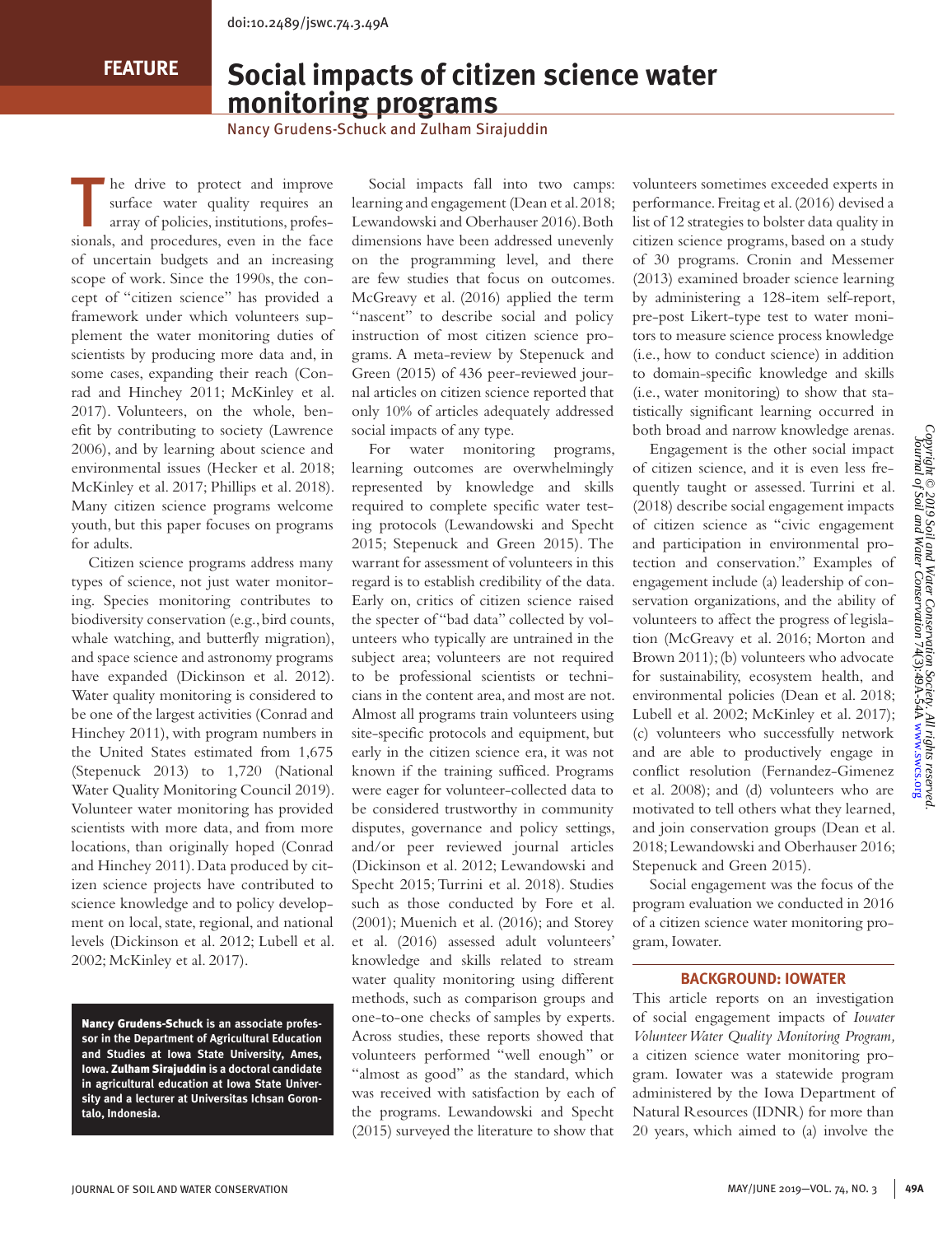public in protecting water quality in Iowa, and (b) support watershed protection activities through water testing (IDNR 2002; Iowater Program 2010). The program was modified in 2016 and 2017 to a locally led format and renamed *Volunteer Water Monitoring* (IDNR 2017). Our program evaluation survey provided data for Iowater for up until 2016.

Iowater volunteer monitors (estimated 5,000 individuals over 20 years; 1,000 active estimated annually) generated data for local, as well as statewide, water quality assessments, baseline studies, and compliance reports. Iowater data have been used to substantiate Iowa's 305(b) Impaired Waters Report (Iowater 2010), required as part of the Clean Water Act, US Environmental Protection Agency (IDNR 2000; Iowater 2010; Riessen 2009). Iowa's water quality challenges include nonpoint source pollution, such as nutrients and sediment from row crop and livestock farming practices (IDALS et al. 2017; Riessen 2009). Data from Iowater have been used to promote voluntary adoption of farmland conservation practices, including management of water from urban and suburban settings (Iowater Program 2010). The formation of Iowater was closely associated with the development of watershed organizations (Morton and Brown 2011); 1999 watershed protection legislation (Riessen 2009); and approval for Water Management Authorities (IDALS et al. 2017).

### **MEASUREMENT**

We measured social impacts of Iowater by surveying all registered volunteers (census survey) in 2016 as part of routine program evaluation activities that Iowater conducted periodically (IDNR 2002; Iowater Program 2010). Iowater's water monitoring training course administered its own satisfaction-oriented evaluation. In addition to social impact measures, the survey asked about database entry, benthic organism training, and other outcomes, which we have not reported here.

The study was delimited in the following ways. As a program evaluation, the findings are transferrable and are a source of learning for similar programs. However, the findings are not generalizable to a larger population in the same

manner that findings generated from a study with a sample might be. There are also preferences among social scientists for quasi-experimental designs that use comparison or control groups to sharpen findings, but circumstances did not allow this feature. The study nonetheless employed high quality techniques for creating and administering scaled selfreport questions for a census survey, such as use of retrospective self-report formats. These findings may therefore be considered, in the vernacular, as standing in the middle ground between reflections on a program (our study contributed more than this) and a research investigation of effects of program structures (we were not set up for that). Moreover, our study was not intended to measure subject matter knowledge (water quality or water monitoring protocols), nor was it designed to provide a comprehensive portrait of the Iowater program.

### **EVALUATION SURVEY**

Iowater's key issues for social engagement (Iowater Program 2010) formed the basis for our questions:

- Assist new partnerships and alliances
- Facilitate communication among volunteer groups, local landowners, and government agencies, to promote sharing of data and resources
- Provide a framework of information for citizen groups to use in actively promoting responsible decision making in protecting local water quality

The survey used a descriptive statistical design. We used retrospective self-report questions (Lam and Bengo 2003) because it was a good choice for the types of questions we wanted to ask (Nimon et al. 2011), and the program context did not permit a quasi-experimental design or a pre-post design.

Survey questions assessed included the following:

- Volunteer demographics, including confidence
- Engagement behaviors (informationseeking, networking, participation, and leadership)
- Iowater activities associated with engagement outcomes

The program provided a list of 2,165 active Iowater volunteers. We removed nonworking and duplicate entries to arrive at 1,782. We sent a Qualtrics online survey, approved by human subjects, four times to the mailing list. We received 611 responses. We removed partial and blank surveys, which resulted in a response rate of 31%. T-tests were conducted with SPSS ver. 20 with the level of significance set at 0.01.

# **FINDINGS: VOLUNTEERS**

The study showed even distribution across the following age categories: 31 to 45 (24%), 46 to 56 (22%), and 57 to 65 (23%). The category of ages 18 to 30 was lower, at 13%. Seniors ages 65 to 75 (15%) and older than 75 (5%) volunteered at lower rates.

Over 90% of respondents indicated that they were certified by Iowater. Certification was not a legal status and had no renewal conditions, however equipment and communications were provided on this basis. "Four to eight years certified" was 30% and "more than eight years certified" was 35% and comprised the experienced monitor base of 65%. Twenty-six percent indicated that their certification was "three years or less," which spoke to newcomers in the program. Nine percent were "not sure." Forty-one percent indicated that they had last participated in 2015 (the prior year); and 11% in 2014; and the percentage points dropped off in increments of 10 until "earlier than 2000."

Global confidence in volunteers' ability to monitor water was measured using a three-part self-efficacy question (Bandura 1977) designed based on the following tenets: Do I have the knowledge? Can I perform in this domain? Do I have a place to perform these skills? Volunteers reported a high level of confidence in their global knowledge and skills required for water monitoring for Iowater (table 1).

# **FINDINGS: ENGAGEMENT BEHAVIORS**

Engagement was defined for the Iowater context as information-seeking, networking, participating, and showing leadership behaviors in the organizational and public water quality community.

*Information Seeking.* Two items indicated a positive change in information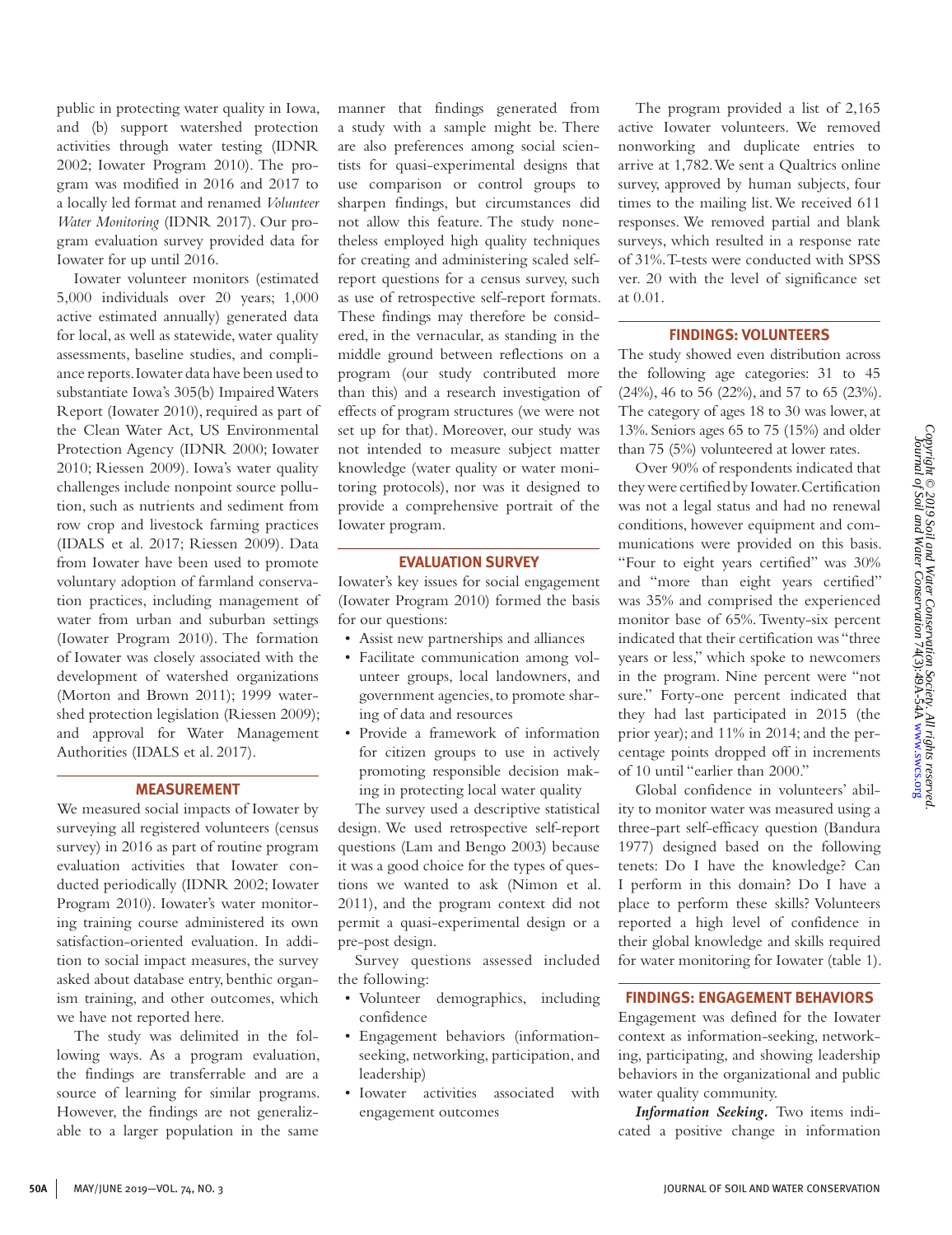seeking behaviors (figure 1). Both questions were measured using retrospective self-report pairs (How would you rate yourself *before participating* in Iowater? What rating would you rate yourself *now*?). First, Iowater monitors reported a positive change in their ability to read and understand technical water quality reports, a precursor to policy involvement, as a result of participation in Iowater. A second question asked about enthusiasm for comparison of water quality data on the Iowater map website, which would include one's own data, but also that of other volunteers, across years.

*Networking.* Three retrospective selfreport questions measured changes in networking with water quality contacts, family, and colleagues (figure 2). The means for each variable indicate the differences between *before* and *now.* T-tests showed significant differences at the 0.001 level. The *p*-values for "talk to family and friends," "talk to colleagues," and "network with members of other water quality groups" comparisons are  $p = 0.0005$ ,  $p = 0.0000$ , and  $p = 0.0005$ .

*Participation.* Participation was defined as joining activities, becoming a new member or attending a conservation or water-related organization event, or joining a clean-up day. The question allowed multiple selections, and specified that the activity was something that "Iowater helped you to do" (an attributed outcome). "Participate in a watershed group" was the largest (53%), then "clean-up day" (49%), "join any other conservation group" (30%), and "paddling or river group" (18%) (table 2).

*Leadership.* Leadership was defined as drawing others into activities, as an "organizer." This category asked if there were leadership activities that "Iowater helped you to do." Multiple responses were permitted, and findings included "organizing clean-up days" (16%), "organizing watershed groups" (15%), and "organizing watershed authorities" (6%).

### **ACTIVITIES**

We asked questions about social contact during Iowater activities. This question was important to us because water monitoring is typically a solo venture, or

# Table 1

Volunteer self-ratings for water monitoring knowledge and skills using a fourpoint self-efficacy scale.

| <b>Element</b>                                                                   | Mean |
|----------------------------------------------------------------------------------|------|
| I have the necessary knowledge and skills to perform lowater tasks.              | 3.54 |
| I am confident I can apply my knowledge and skill in lowa and have good results. | 3.56 |
| I have somewhere to practice the knowledge and skills that are key to lowater.   | 3.49 |

# Figure 1

Volunteers' knowledge and skill related to water quality policy before and after Iowater.



# Figure 2

Comparing ease of networking before and after Iowater. Behaviors were rated on sixpoint scales. Data are presented as means.

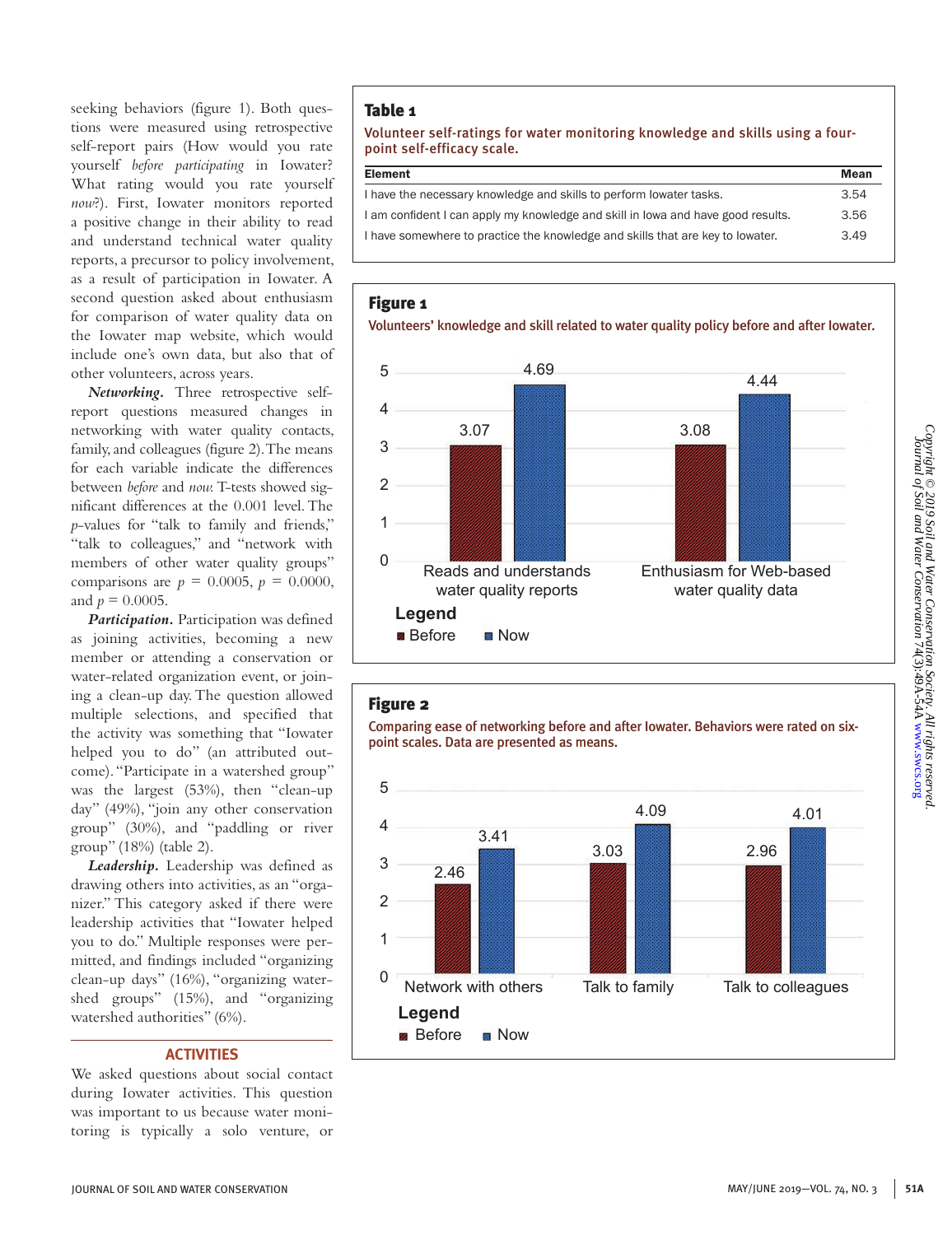involved one other family member or close contact individual, from whom learning was expected to be more limited than from new contacts. The survey gathered information about the most visible single activity associated with group monitoring, the Snapshot. The Snapshot was designed to be a data quality check. On the day of a Snapshot, monitors across the state sampled water, and this occurred typically once in spring and once in fall. We knew from informal knowledge about the Snapshots that they were occasions associated with greater social interaction.

Before, on, and after the day of the Snapshot (table 2), 59% reported that "someone locally organizes us," 25% said "a team meets face to face," and 27% reported "some of us may visit the test sites together." Fifteen percent responded that they tested alone during the Snapshot. For "on or after a Snapshot," the highest responses listed "comparison of water quality data" (52%), "sharing how sites have changed physically" (37%), and "problems with equipment" (36%), but 28% and 25% indicated "discussions regarding upcoming events related water quality meetings" and "discussions regarding strategies for water quality initiatives." Multiple selections were permitted.

It is important to state, and greatly limiting to the findings regarding these activities, that 77% of respondents indicated that they never participated in a Snapshot.

### **DISCUSSION**

Respondents who participated in the Iowater social impacts survey were experienced and confidant water monitoring volunteers. The response rate was lower than desired, but adequate. Iowater delivered social impacts in key areas related to program goals, particularly with respect to support of watershed organizations. Volunteers reported positive changes in several areas, and no negative results. Policy inclinations, through understanding and enjoying technical water quality reports and water quality data on web-based maps, reported gains. Volunteers reported gains in three areas of networking: with members of other water quality groups, with family and friends, and with colleagues. In presentations of these results with cli-

# Table 2

Activities before, on, or after a Snapshot. This question allowed multiple responses.

| <b>Statement</b>                                                               | Response (%) |
|--------------------------------------------------------------------------------|--------------|
| Someone locally organizes us by email, phone, or text.                         | 59           |
| A team meets face to face.                                                     | 25           |
| Some of us may visit the test sites together.                                  | 27           |
| Currently I test without a team, but may bring someone with me to the site.    | 25           |
| Currently I test without a team, and I don't bring anyone with me to the site. | 15           |
| We compare test site water quality data.                                       | 52           |
| We share how sites have changed physically.                                    | 37           |
| We share how sites may be more or less dangerous (banks, water flow).          | 29           |
| We tell about upcoming meetings related to water quality.                      | 28           |
| We discuss strategies for upcoming or ongoing water quality initiatives.       | 25           |
| We share problems with equipment or collection                                 | 36           |
| We set deadlines for completing activities, especially uploading data.         | 11           |

ents and at water-related conferences, networking was deemed a challenging interpersonal skill, and its development was highly valued.

 Outcomes specific to the Iowater mission included participation in a watershed group, and participation in a clean-up day, and half of volunteers attributed at least part of their participation to Iowater. The leadership-oriented set of "organizing" outcomes scored low (16%, 15%, and 6%), but were comprised of actions that required sophisticated behaviors and, in one case, a new legal entity (Watershed Management Authorities) and would be expected to be lower. To see some outcomes in this category attributed to participation in Iowater was received positively by program officials.

Together, the several outcomes affirm a clear, if emerging skill set, with appropriate pro-social emotional anchors, which may support watershed and environmental initiatives and organizations in a continuum from active member to activist. Moreover, the set is amenable to evaluation and assessment by survey and the many other qualitative and quantitative approaches.

# **KEY OBSERVATIONS**

We distilled our findings into the following three observations:

1. A mature, statewide citizen science water monitoring program, populated with experienced and confident monitors, delivered social impacts for volunteers. It is likely that other similar water monitoring programs can do the same.

- 2. Iowater volunteers made gains in communications and interpersonal areas such as networking and joining conservation activities, and developing readiness for policy work.
- 3. Iowater assisted a much smaller number of volunteers to provide leadership for organizing watershed-type organizations.

### **CONUNDRUMS AND FUTURE STUDY**

The evaluation did not establish how Iowater provided outcomes. Specifically, there were no easily identifiable activities associated with the strong gains identified in the survey.

- 1. Like many outcomes-oriented studies, we did not discern a mechanism for the source of change. More troubling, we lacked clear candidates. What feature in the program caused the change? Similar to many water monitoring programs, Iowater did not offer direct instruction on social engagement (workshops, webinars, speakers, conferences, mentors).
- 2. The single instance of teamwork, the Snapshot, provided preliminary data for evidence that social learning contributed to social impact gains in a peer-to-peer style. However, almost all volunteers never attended a Snapshot. This is a promising line for future study, but it does not settle our question of mechanism at this time.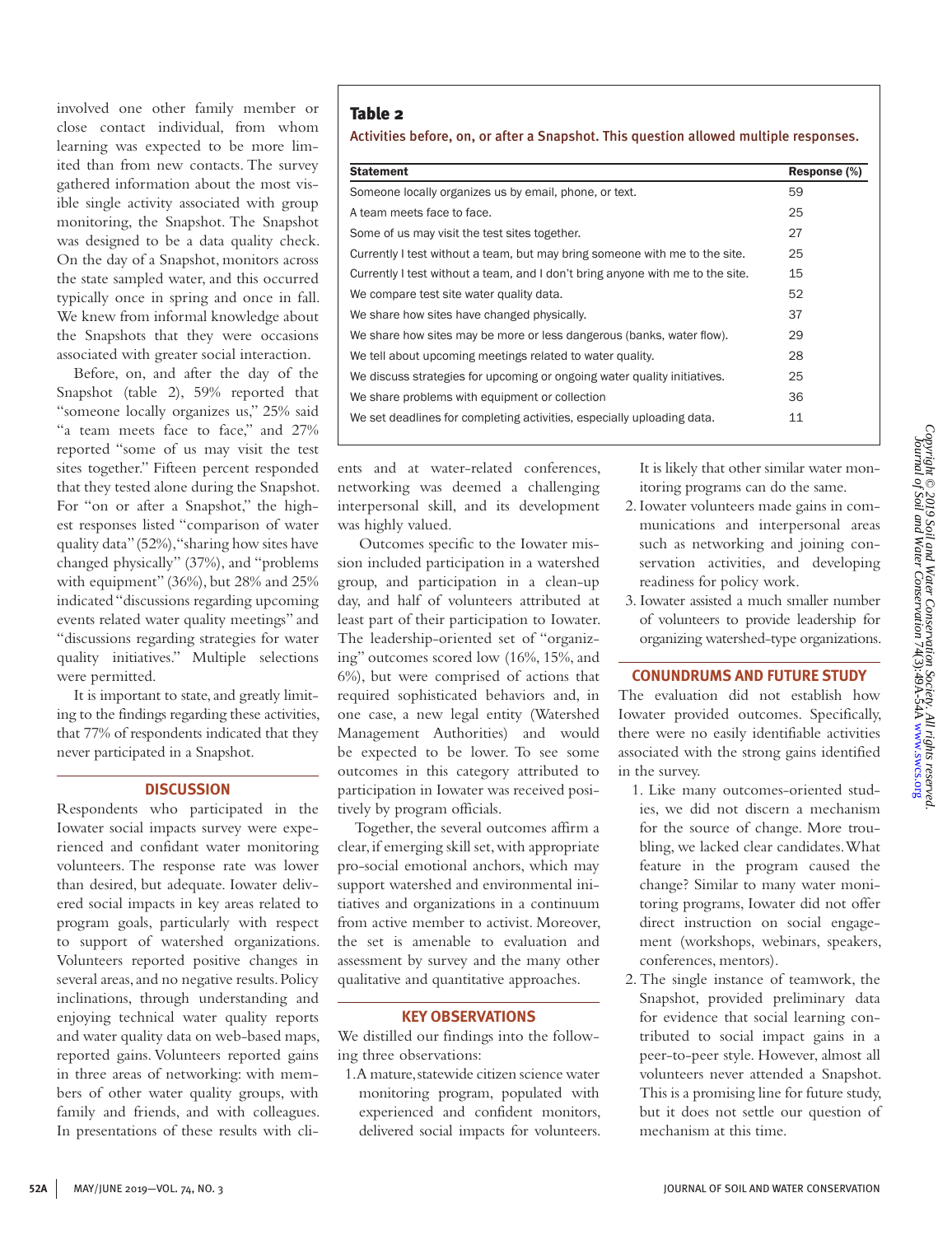- 3. Yet neither did we have evidence to say that "just monitoring water" produced social impacts. A few studies have shown that surprise and disgust—such as experiencing water pollution—can lead to the urge to commit to environmentalism (Dean et al. 2018), but emotion must usually be combined with social skills. For now, we do not endorse the idea of water monitoring as the core activity on which social engagement outcomes were based.
- 4. Conducting research on social impacts from citizen science programs is a promising endeavor. It need not be expensive. We completed this study with readily available, low-cost survey technology and commonly accepted (if less used, in the case of retrospective self-reports) techniques, which enabled us to measure social impacts. Internal evaluators, Extension evaluators, nonprofit or government agency staff, or combinations of faculty and graduate students could make solid contributions.

# **CONCLUSION**

Iowater was a mature program when we evaluated volunteer citizen scientists, called water monitors, for social engagement impacts. Most water monitoring programs do not routinely assess for social impacts, either knowledge or engagement. The most frequent type of assessment of volunteers is to check for competence related to water testing to ensure high quality data.

The Iowater experience shows that a range of social engagement outcomes can be realized for a citizen science water monitoring program. We are aware that some programs do not seek to develop social engagement skills of volunteers, but others do. Evaluating outcomes is not onerous.

Our study could not point to a set of activities that generated the outcomes for Iowater volunteers. Iowater, like most citizen science programs, did not offer workshops or webinars related specifically to social engagement. We speculate that peer-to-peer learning played an important role, instead. Peer learning is understood in the psychology and education literature as social learning, a framework established by Bandura (1977), and is successfully

applied in many contexts. Iowater offered the biannual Snapshot, which functioned as peer learning, but not enough respondents participated to allow us to arrive at a conclusion we trusted.

However, we are comfortable speculating that a water monitoring program might be successful in increasing social impacts among greater numbers of its volunteers by encouraging and organizing regular events for volunteers to share, plan, and collect data together, such as the statewide Snapshot, or in other formats locally or regionally. Social learning may occur during interactive workshops, conferences, or retreats, but it also may occur during travel to events, in parking lots while comparing samples, or on river bank walks. The salient points for social learning are modeling and mastery, among individuals. Determination of a right-sized educational format benefits from creativity and by keeping the design close to the context that your volunteers value.

# **ACKNOWLEDGEMENTS**

Mary Skopec, former director of the Iowater Volunteer Water Quality Program and Beach Monitoring, Iowa Department of Natural Resources (IDNR), was generous with her time and provided access to Iowater program materials. Steven Konrady, IDNR, assisted with usage of the evaluation findings. Janice Larson and Zhulin He, Survey Research Services Unit, Iowa State University Statistical Laboratory, provided guidance on survey questions and statistical analysis. An earlier version of the paper was presented at the 2017 Iowa Water Conference in Ames, Iowa. This article is a product of the Iowa Agriculture and Home Economics Experiment Station, Ames, Iowa; project No. IOW05511 is sponsored by Federal Hatch Act and State of Iowa funds.

### **REFERENCES**

- Bandura, A. 1977. Social Learning Theory. Englewood Cliffs, NJ: Prentice Hall.
- Conrad, C.C., and K.G. Hinchey. 2011. A review of citizen science and community-based environmental monitoring: Issues and opportunities. Journal of Environmental Monitoring and Assessment 176:273-291. http://dx.doi:10.1007/ s10661-010-1582-5.
- Cronin, D.P., and J.E. Messemer. 2013. Elevating adult civic science literacy through a renewed citizen science paradigm. Adult Learning 24(4):143-150.
- Dean, A.J., E.K. Church, J. Loder, K.S. Fielding, and K.S. Wilson. 2018. How do marine and coastal citizen science experiences foster environmental engagement? Journal of Environmental Management 213:409-416. https://doi. org/10.1016/j.jenvman.2018.02.080.
- Dickinson, J.L., J. Shirk, D. Bonter, R. Bonney, R.L. Cain, J. Martin, T. Phillips, and K. Purcell. 2012. The current state of citizen science as a tool for ecological research and public engagement. Frontiers in Ecology and the Environment 10(6):291-297. https://doi.org/10.1890/110236.
- Fernandez-Gimenez, M.E., H.L. Ballard, and V.E. Sturtevant. 2008. Adaptive management and social learning in collaborative and community-based monitoring: A study of five community-based forestry organizations in the western USA. Ecology and Society 13(2). http://www.ecologyandsociety.org/vol13/iss2/art4/.
- Fore, L.S., K. Paulsen, and K. O'Laughlin. 2001. Assessing the performance of volunteers in monitoring streams. Freshwater Biology 46(1):109-123, doi:10.1111/j.1365-2427.2001.00640.x.
- Freitag, A., R. Meyer, and L.Whiteman. 2016. Strategies employed by citizen science programs to increase the credibility of their data. Citizen Science: Theory and Practice 1(1). http://doi. org/10.5334/cstp.6.
- Hecker, S., M. Hacklay, A. Bowser, Z. Makuch, J. Vogel, and A. Bonn. 2018. Citizen Science: Innovation in Open Science, Society and Policy. London: University College London Press.
- IDALS (Iowa Department of Agriculture and Land Stewardship), IDNR (Iowa Department of Natural Resources), and Iowa State University College of Agriculture and Life Sciences. 2017. Iowa Nutrient Reduction Strategy: Annual Progress Report: 2016-2017 INRS #0015. Des Moines, IA: Iowa Department of Agriculture and Land Stewardship.
- IDNR (Iowa Department of Natural Resources). 2000. Iowa's Water Monitoring Plan. Des Moines, IA: Iowa Department of Natural Resources.
- IDNR. 2002. Iowater Executive Summary 2000- 2003. Des Moines, IA: Iowa Department of Natural Resources.
- IDNR. 2017. Iowa Watershed Improvement Program: Locally-led Water Monitoring. Des Moines, IA: Iowa Department of Natural Resources, Environmental Services Division.
- Iowater Program. 2010. Quality Assurance Project Plan for Iowater. QA/WM/01-02. Iowa City, IA: IDNR, Watershed Monitoring and Assessment Program, Iowater.